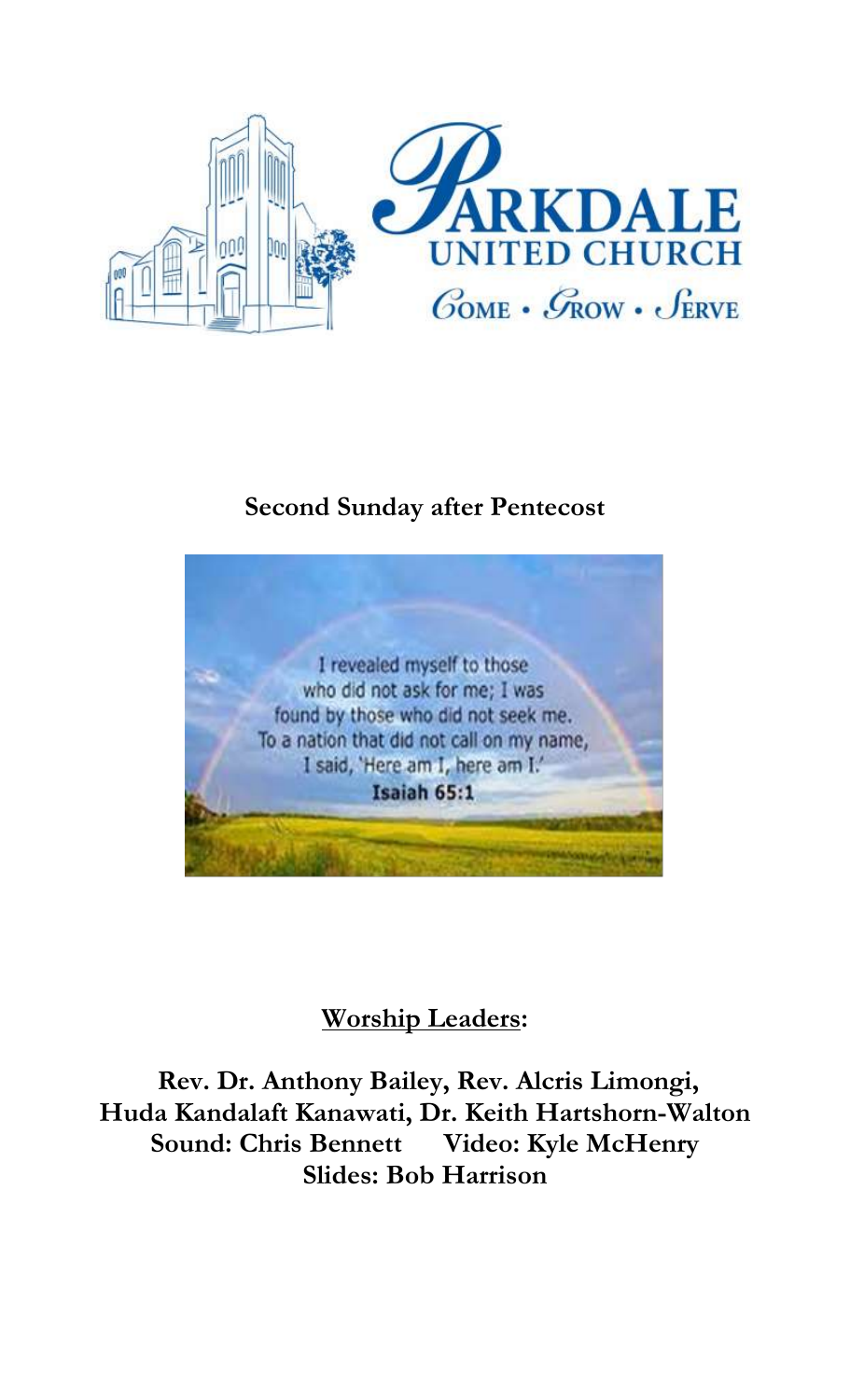#### **PARKDALE UNITED CHURCH 429 Parkdale Avenue, Ottawa, Ontario, K1Y 1H3** Tel: 613-728-8656 Fax: 613-728-9686

*Welcome to Parkdale! We hope that this service will be a blessing to you wherever you are. We welcome all to join us in worship!*

*We are glad you've joined us to celebrate the mystery and gift of God's love for the world in the gift of Jesus Christ, a rich Christian tradition, and a loving community of faith. We hope that in this time of worship you will experience at least a moment when God, who is Love, encourages you in faith, and breaks through the realities of everyday life surrounding you with the assurance of peace and joy which God so wants us to experience.*

### **PARKDALE UNITED CHURCH MINISTRY TEAM Ministers: The People of Parkdale**

#### **Rev. Dr. Anthony Bailey**

*Coordinating Minister* **[abailey@trytel.com](mailto:abailey@trytel.com)** (off on Fridays)

## **Rev. Alcris Limongi**

*Minister of Pastoral Care* **[alcris@parkdaleunitedchurch.ca](mailto:alcris@parkdaleunitedchurch.ca)** (off on Mondays)

### **Huda Kandalaft Kanawati**

*Congregational Designated Minister for Youth and Families* **[huda@parkdaleunitedchurch.ca](mailto:huda@parkdaleunitedchurch.ca)** (off on Mondays)

### **Dr. Keith Hartshorn-Walton**

*Music and Worship Arts Director* **keith@parkdaleunitedchurch.ca** 

**[pdale@trytel.com](mailto:pdale@trytel.com) [www.parkdaleunitedchurch.ca](http://www.parkdaleunitedchurch.ca/)**

**Our Vision Statement: "To form followers of Jesus in such a way as to transform our community and our world." Are You New To Parkdale? To be added to our email list, please send your email address to Jo-Anne McGuire at [pdale@trytel.com.](mailto:pdale@trytel.com) To sign up for our monthly eNewsletter, visit our website.**

*We acknowledge that the land on which we gather for worship is the traditional, unceded, unsurrendered territory of the Algonquin nation. We are grateful for their stewardship of this territory for thousands of years.*

**Norman Reid** *Caretaker & Custodian*

**Jo-Anne McGuire**

(off on Tuesdays)

*Office Manager*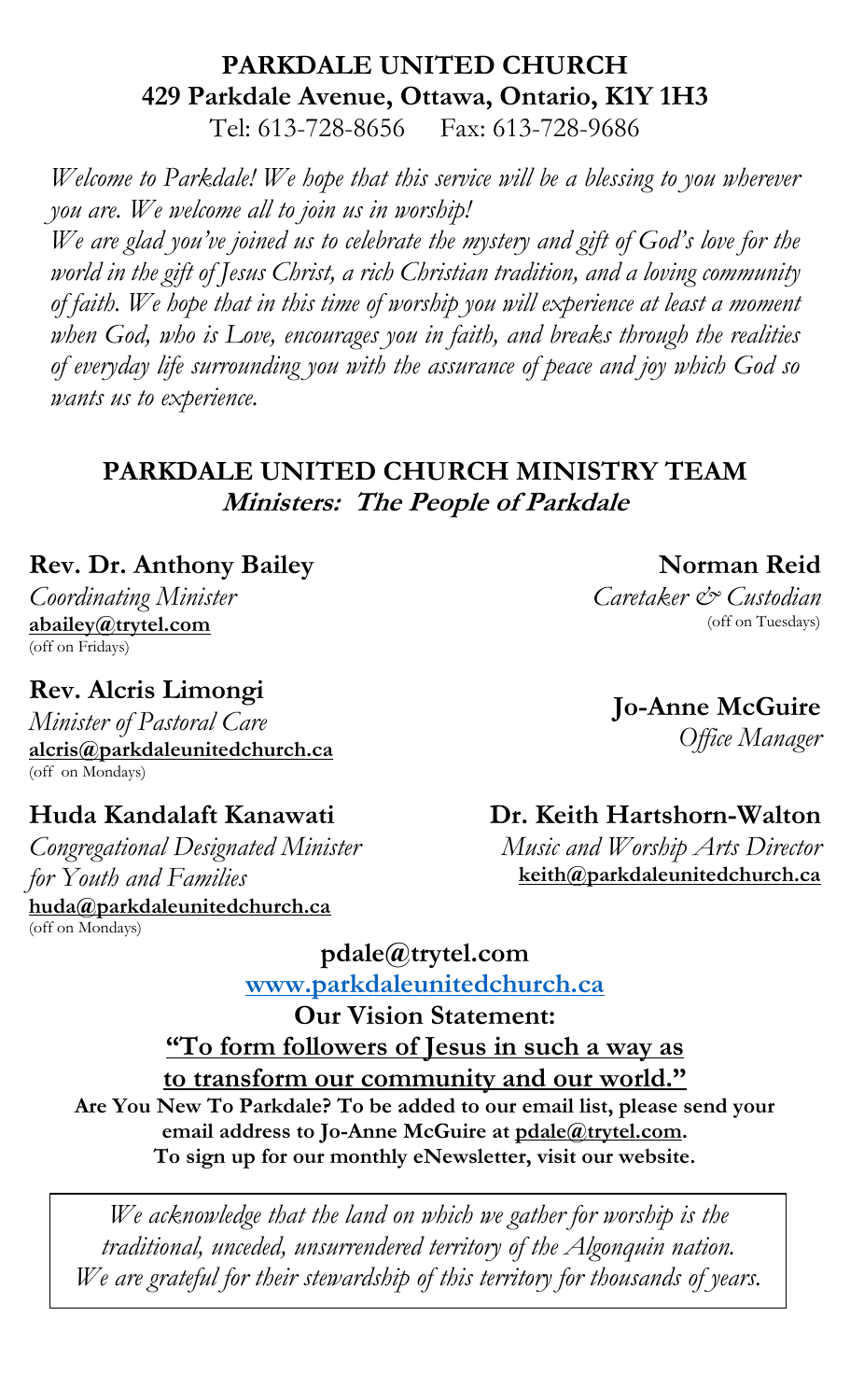### **June 19, 2022 Second Sunday after Pentecost**

#### **Indigenous Day of Prayer**

### **THE ORDER OF WORSHIP**

Stewardship Thought: '*All my relations' is the English equivalent of a phrase familiar to most Indigenous peoples. It is a reminder of the relationship with family, relatives and a web of kinship to animals, to the birds, to the fish, to the plants, to all the animate and inanimate forms.* 

Entrance of Choir and Worship Leaders

| Prelude: | "Wachet Auf, ruft uns die Stimme"                 | Organ                      |
|----------|---------------------------------------------------|----------------------------|
|          |                                                   | Dr. Keith Hartshorn-Walton |
|          | Johann Gottfried Walther 1684-1748, Public Domain |                            |

### Lighting our Worship Candle Rev. Dr. Bailey

Introit: *"For the Beauty of the Earth"* Choir

*Words: F S Pierpoint, 1864, Music: Conrad Kocher, 1838 arr. W H Monk, 1861, Public Domain*

Life and Work of the Congregation Anthony, Alcris, Huda  *(Including notice of Congregational Meeting)*

*Silence*

Call to Worship: Rev. Dr. Bailey

Gathering Prayer for Indigenous Day **Rev. Limongi** 

One: Creator, in love and through love, you have called all things into being. We thank you for mother earth, our home. We thank you for the heavens that watch over us and the starlight that warms and guides us. We thank you for all the plants ― for those that are medicine, for those that nourish us, for those that express your delight through their beauty and diversity. We thank you for all of our fellow creatures; may we share this earth with them in respect, with reverence. We thank you for soil, water, fire, air; for forests, plains and mountains, deserts and tundra and oceans. And now, when so much of the world is threatened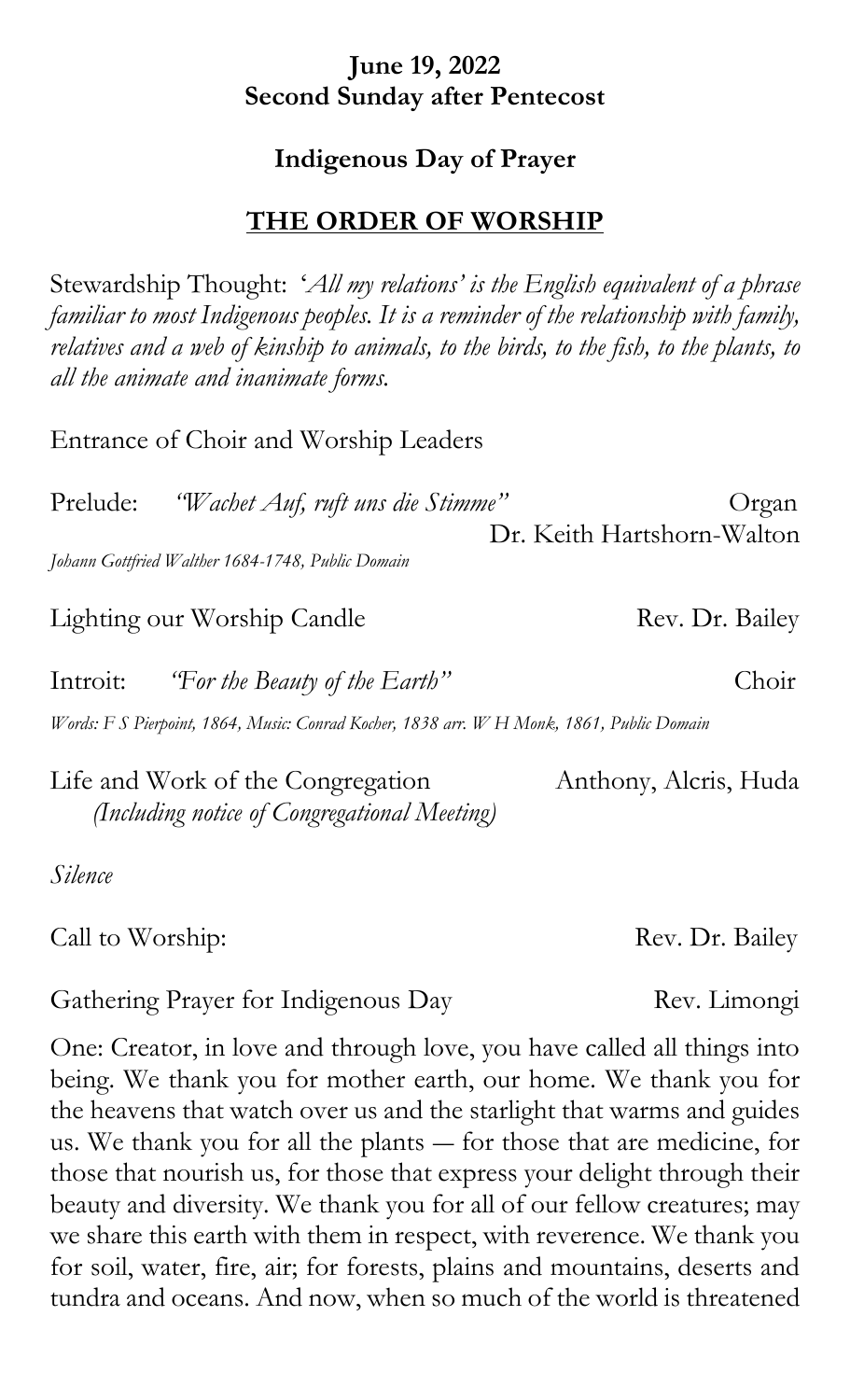with destruction, help us to walk in humility, with gratitude, among all these sacred gifts from you.

We thank you for being a God of liberation, for you are ever seeking to bring us into the joy of your salvation; into a just, equitable, and holistic celebration of life.

We thank you for your compassion, which holds each and every one of us. We thank you for coming to us as Jesus, our teacher, brother, and friend ― for dying on the cross and breaking the power of death in order to bring us back into harmony with you and all of Creation.

**All: Creator, thank you for your truth and wisdom, and for inviting us to travel the healing path with you; we offer you our hearts and minds so that we might embody your grace and share your blessings with all who live upon the earth. Amen.**

*(by Reverend Jan Jorgensen in ministry with Robert Patton, a Kanien'kehá:ka Elder)* 

| Opening Hymn:  | <b>God of the Sparrow</b>              | VU #229 |
|----------------|----------------------------------------|---------|
| $\mathbf{1}$   | God of the sparrow God of the whale    |         |
|                | God of the swirling stars              |         |
|                | How does the creature say Awe          |         |
|                | How does the creature say Praise       |         |
| 2 <sub>1</sub> | God of the earthquake God of the storm |         |
|                | God of the trumpet blast               |         |
|                | How does the creature cry Woe          |         |
|                | <b>How does the creature cry Save</b>  |         |
| $3^{\circ}$    | God of the rainbow God of the cross    |         |
|                | God of the empty grave                 |         |
|                | How does the creature say Grace        |         |
|                | How does the creature say Thanks       |         |
| 4              | God of the hungry God of the sick      |         |
|                | God of the prodigal                    |         |
|                | How does the creature say Care         |         |
|                | How does the creature say Life         |         |
|                |                                        |         |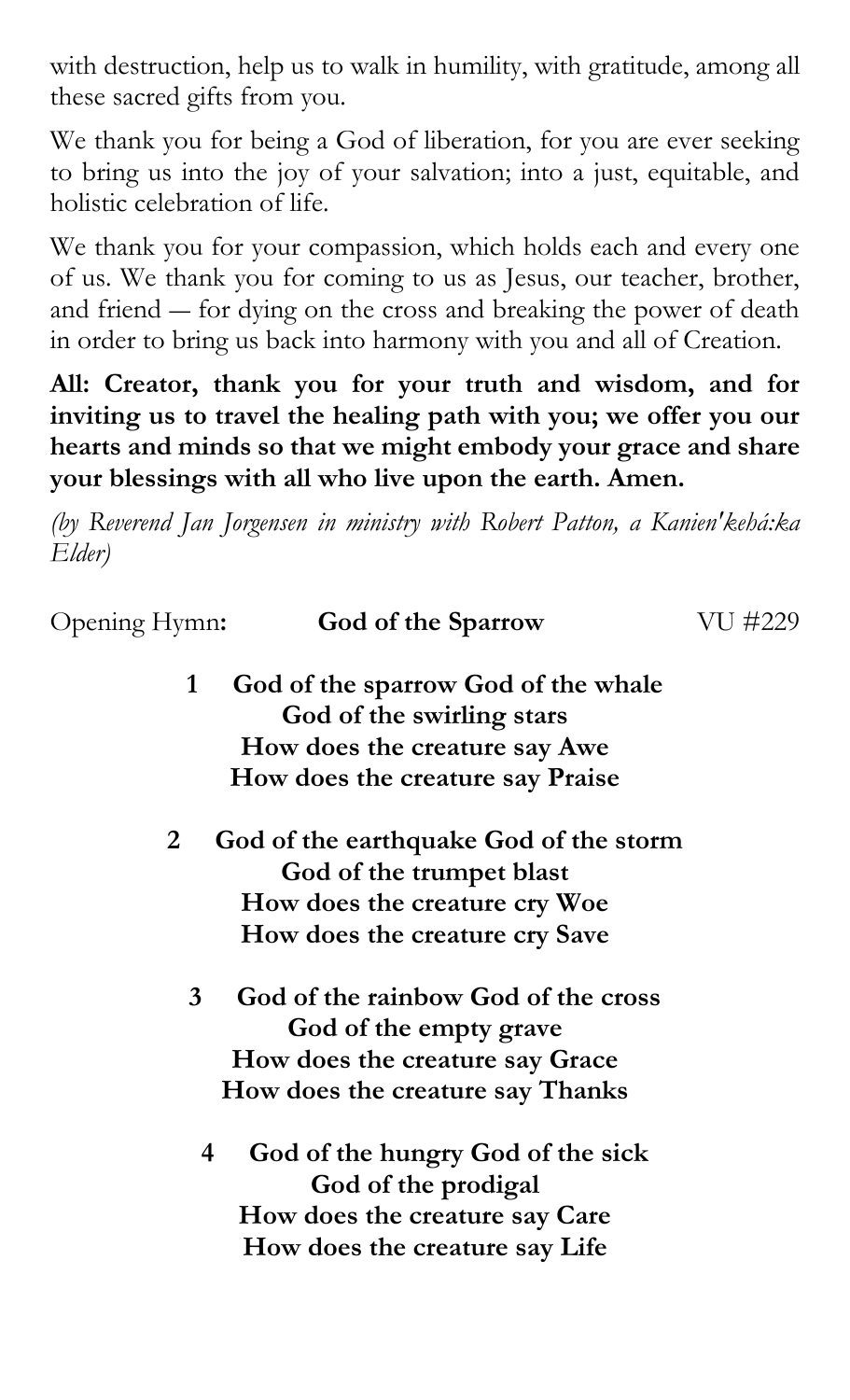**5 God of the neighbour God of the foe God of the pruning hook How does the creature say Love How does the creature say Peace 6 God of the ages God near at hand God of the loving heart How do your children say Joy How do your children say Home**

*One License Song #G7639 Contributors: Carl Schalk, Joel Martinson, Tune: © 1983, Arrangement © 2011 GIA Publications, Inc. License #A733294*

Call to Confession Huda Kandalaft Kanawati

With the angry words we use, with the hurtful things we do to others, we are dishonouring the God we love and serve. So let us come in honesty, trusting in the One who comes to be with us and to save us. Let us pray together, saying:

Confessing Together:

**Gracious and merciful God, we gather in the name of Jesus willing to acknowledge how we have at times missed the mark. We confess that it is not always easy to follow you. But deep down we long to do so. Your willingness to give yourself to the world inspires us, but also challenges us. God of love, we confess that too often we struggle to decide how we should give, whom we should help. The truth is, we can be judgemental at times; critical of those whom we think are not doing what we think they should be doing. Please forgive us, O God. We do not know all that others are going through. Forgive us when we look for reasons not to share, and excuse ourselves from acting generously.** 

**With humble hearts we confess the times we have lost sight of who you are, and whom you call us to be. At times we fail to recognize your presence with us and your faithfulness to us, and so we end up focusing on our worries and concerns, leaving us feeling out of sorts.**

**O God, please remind us each day of the wonders that you are working in our lives and in our world. May you restore to us the simple joy of knowing and loving you and others, through the**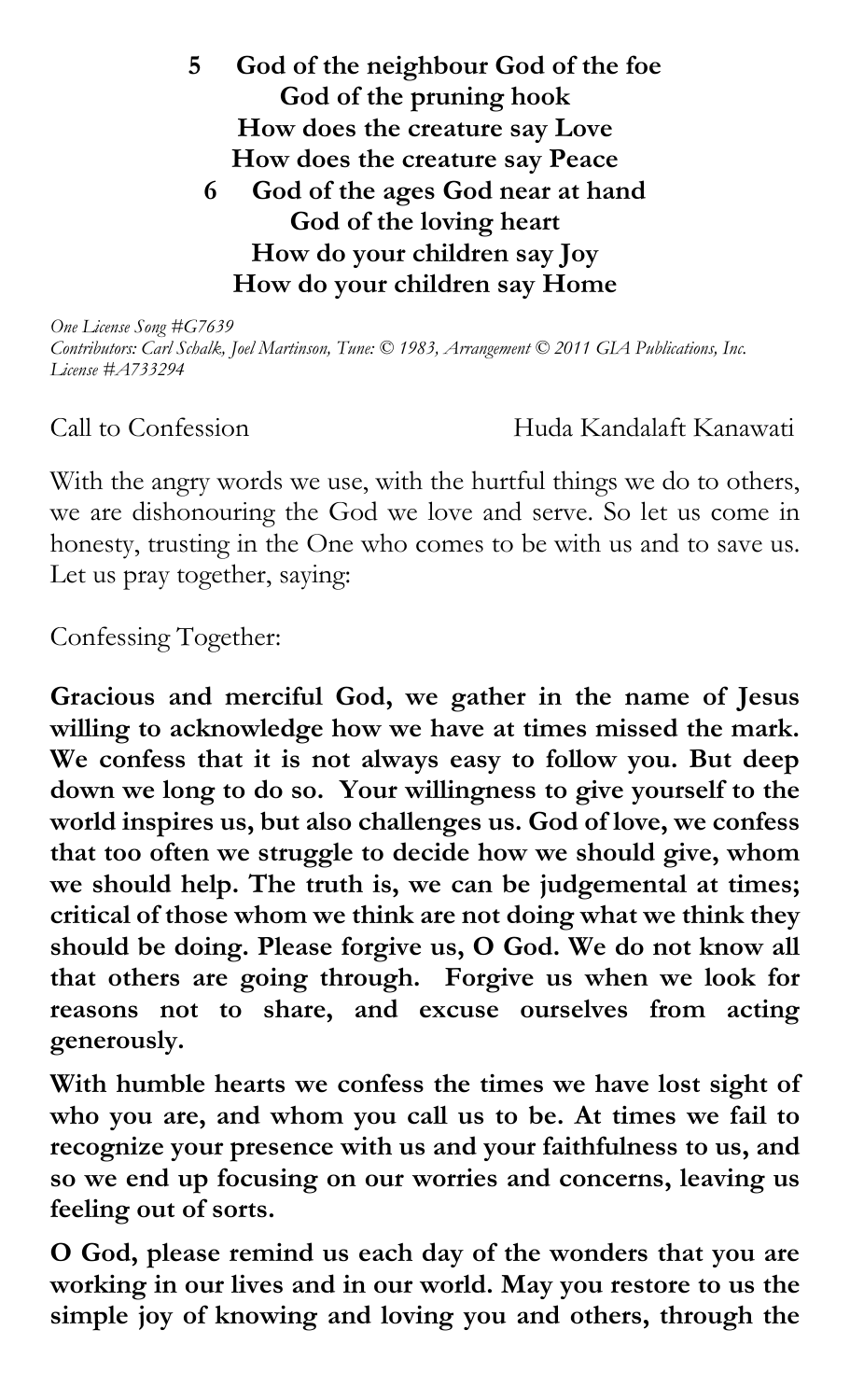**power of your resurrection. We ask this in the name of Christ Jesus, our Lord. Amen.**

*Silence*

Announcing God's Forgiveness **Rev. Dr. Bailey** 

*Choral Response:* **Halle, Halle, Halle**

Time to Wonder **Huda Kandalaft Kanawati** 

Children's Hymn: **Come, Children, Join to Sing** VU #345

- **1 Come, children, join to sing: Hallelujah! Praise to our Servant King: Hallelujah! Let all with heart and voice, saved by God's gracious choice, now in this place rejoice: Hallelujah!**
- **2 Come, lift your hearts on high: Hallelujah! Let praises fill the sky: Hallelujah! Christ calls his people friends, the helpless he defends, a love that never ends: Hallelujah!**

**3 Praise yet our Christ again: Hallelujah! Raise high the joyous strain: Hallelujah! The whole creation o'er let all God's love adore, singing for evermore: Hallelujah!**

*Words: C H Bateman 1843, Music: anon Philadelphia 1824, alt., Public Domain*

### **WE LISTEN FOR THE WORD OF GOD**

First Lesson: Isaiah 65: 1-9 Wendy Bailey

Responsive Lesson: Psalm 22: 19 - 28 Rev. Limongi

One: But you, O Lord, do not be far away! O my help, come quickly to my aid!

**Many: Deliver my soul from the sword, my life from the power of the dog!**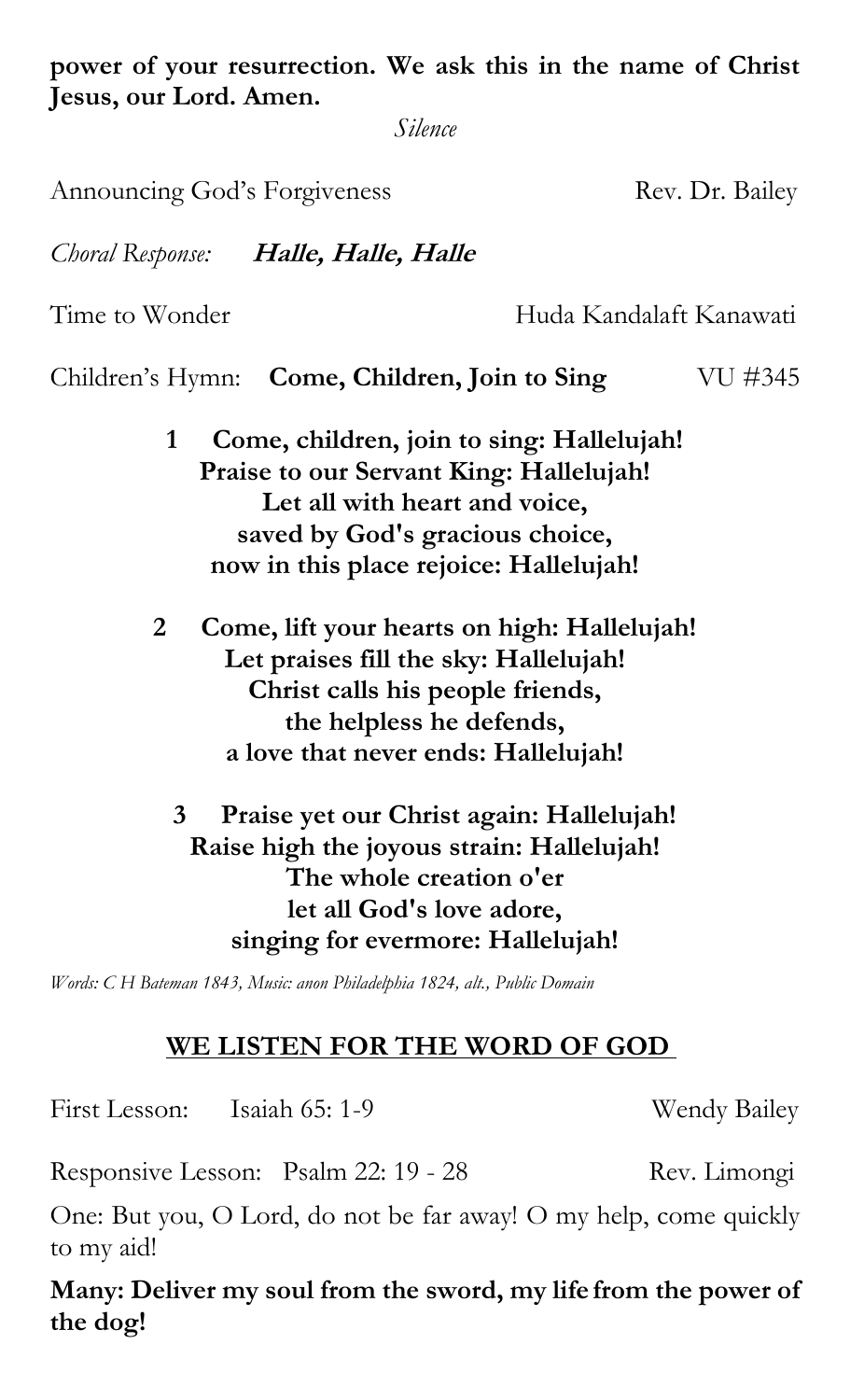One: Save me from the mouth of the lion! From the horns of the wild oxen you have rescuedme.

## **Many: I will tell of your name to my brothers and sisters; in the midst of the congregation I will praise you:**

One: You who fear the Lord, praise him! All you offspring of Jacob, glorify him; stand in awe of him, all you offspring of Israel!

## **Many: For he did not despise or abhor the affliction of the afflicted; he did not hide his face from me but heard when I cried to him.**

One: From you comes my praise in the great congregation; my vows I will pay before those who fear him.

## **Many: The poor shall eat and be satisfied; those who seek him shall praise the Lord. May your hearts live forever!**

One: All the ends of the earth shall remember and turn to the Lord, and all the families of the nations shall worship before him.

### **Many: For dominion belongs to the Lord, and he rules over the nation.**

| Gospel Lesson: Luke 8: 26-39                        |                                   | Rev. Dr. Bailey            |  |
|-----------------------------------------------------|-----------------------------------|----------------------------|--|
|                                                     | Anthem: "It Is Well With My Soul" |                            |  |
| Horatio G. Spafford, Philip P. Bliss, Public Domain |                                   | Dr. Keith Hartshorn-Walton |  |
| Message:                                            | "I Will Not be Silent"            | Rev. Dr. Bailey            |  |
|                                                     |                                   |                            |  |

*Silence* 

Prayers of the People and the Lord's Prayer Rev. Limongi

**Our Father, who art in Heaven, Hallowed be thy name. Thy Kingdom come, Thy will be done on earth as it is in heaven. Give us this day our daily bread, and forgive us our trespasses as we forgive those who trespass against us; and let us not fall into temptation, but deliver us from evil; for thine is the kingdom and the power and the glory, forever and ever. Amen**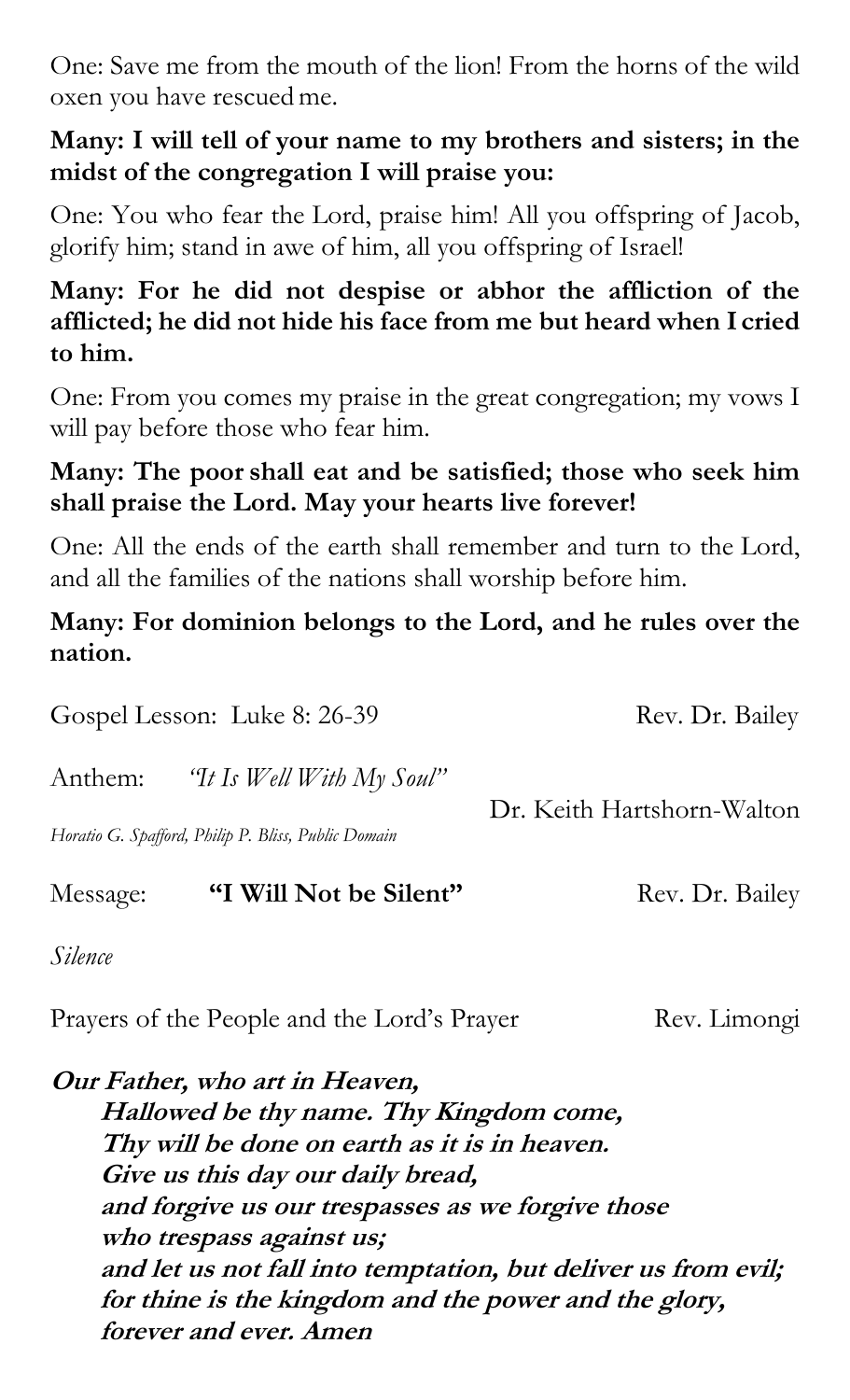#### **WE RESPOND IN FAITHFULNESS**

The Presentation of Tithes and Offerings Rev. Limongi

*We are grateful for the prayers and financial support of Parkdale's ongoing ministry. Please continue. You are invited to take some time at home to write a cheque, or make a promise to go to the Parkdale Website: parkdaleunitedchurch.ca. You will see on the home page a button/link that says "Donate Now through CanadaHelps.org". Click on that and make your offering.*)

Offertory: *"It's a Me, O Lord"* Piano Dr. Keith Hartshorn-Walton

*Trad. African American Spiritual, Public Domain*

\*Dedication of Tithes and Offerings Rev. Limongi

### **AND WE GO OUT TO BEAR JOYFUL WITNESS TO GOD**

| *Hymn: | O Day of God, Draw Nigh                      | VU #688 |
|--------|----------------------------------------------|---------|
|        | O day of God, draw nigh<br>1                 |         |
|        | in beauty and in power,                      |         |
|        | come with your timeless judgement now        |         |
|        | to match our present hour.                   |         |
|        | $\mathbf{2}$<br>Bring to our troubled minds, |         |
|        | uncertain and afraid,                        |         |
|        | the quiet of a steadfast faith,              |         |
|        | calm of a call obeyed.                       |         |
|        |                                              |         |
|        | Bring justice to our land,<br>3              |         |
|        | that all may dwell secure,                   |         |
|        | and finely build for days to come            |         |
|        | foundations that endure.                     |         |
|        | Bring to our world of strife<br>4            |         |
|        | your sovereign word of peace,                |         |
|        | that war may haunt the earth no more         |         |
|        | and desolation cease.                        |         |
|        |                                              |         |